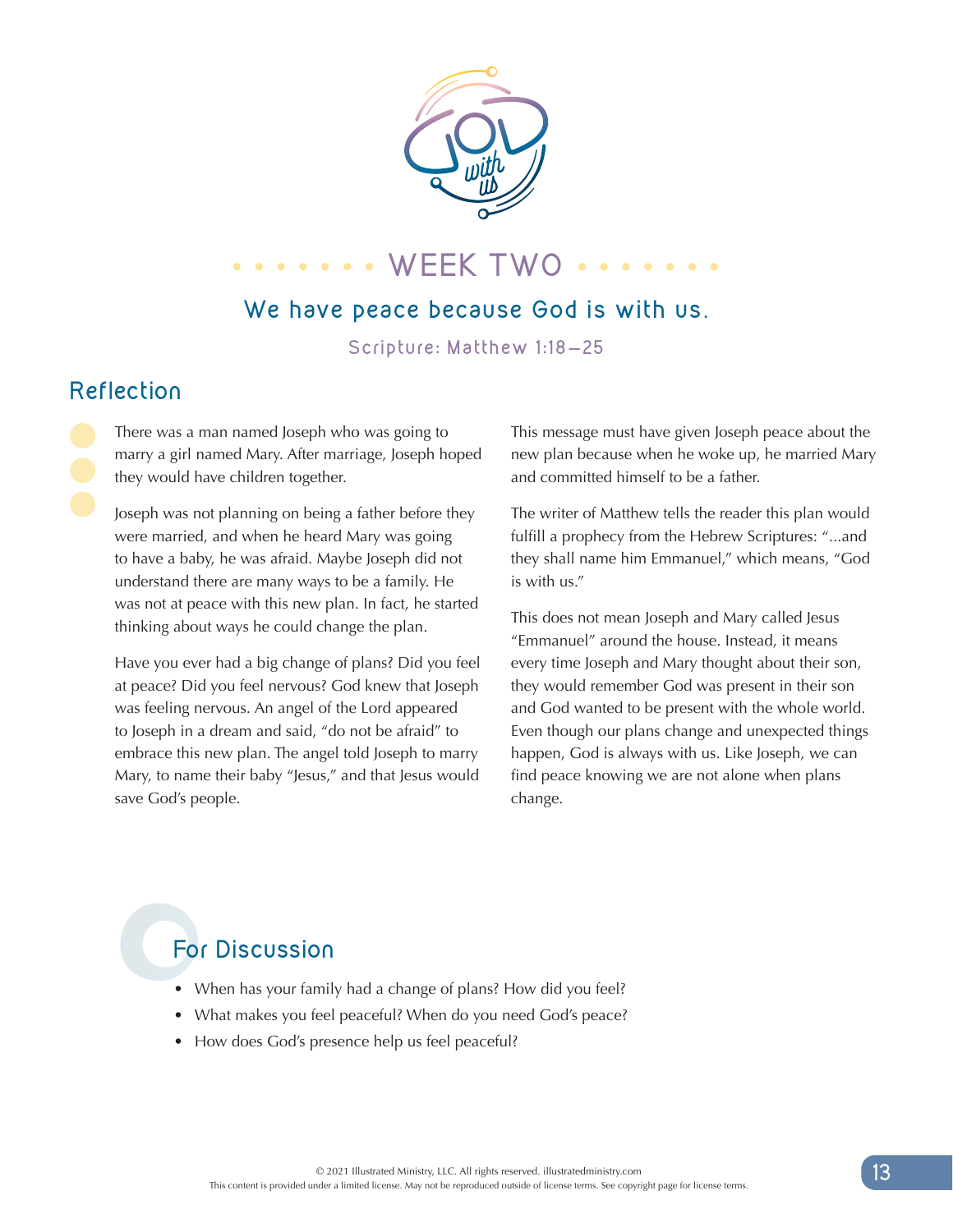#### **Family Activity:** Emmanuel Pinwheel

Take a deep breath in. Take a deep breath out.

Do you remember what Emmanuel means? It means God with us! No matter where we are, what we do, or how we feel, God is always with us—just like our breath!

| Breathe in.     |
|-----------------|
| Breathe out.    |
| God is with me. |

Breathe in. Breathe out. God is with us.

There are many different things we can do to help our bodies feel calm, and taking deep breaths is one of them! Filling our lungs with oxygen helps our body relax and reminds us God is with us. Let's make Emmanuel pinwheels to practice our deep breathing.

Use a ruler to measure and cut a piece of paper into a 5"x5" square. Fold the square diagonally so the two opposite corners touch, then unfold. Now fold the paper diagonally the other way so the *other* two opposite corners touch, then unfold. The creases should form an "X" inside your square.

Use scissors to cut a slit on each diagonal line, stop about  $\frac{1}{2}$  from the center. Bring the right side of each slit upwards so the corners meet the center of the paper (do not fold a crease!). Use a glue stick to keep the corners in place. Your paper should now look like a pinwheel.

Poke a metal brad through the center of your pinwheel—be sure to pierce through all four corners and the paper. Then wrap the metal brad around the wooden dowel to attach the pinwheel. You'll want this to be fairly tight so the pinwheel stays in place. Now turn the pinwheel sideways and use your breath to make it spin!

Practice your Emmanuel pinwheel breaths.

As you breathe in, say, "Emmanuel." As you blow all your air into the pinwheel, watch it spin and say, "God is with us."

### **Prayer**

Dear God, sometimes we feel nervous or afraid when unexpected things happen or think we have to face them ourselves. When our plans change, help us remember we are not

alone and you are always with us. Amen.

### **MATERIALS**

- $\square$  Paper
- $\square$  Ruler
- $\square$  Scissors
- $\Box$  Gluestick
- $\Box$  Metal brad
- $\square$  Wooden dowel